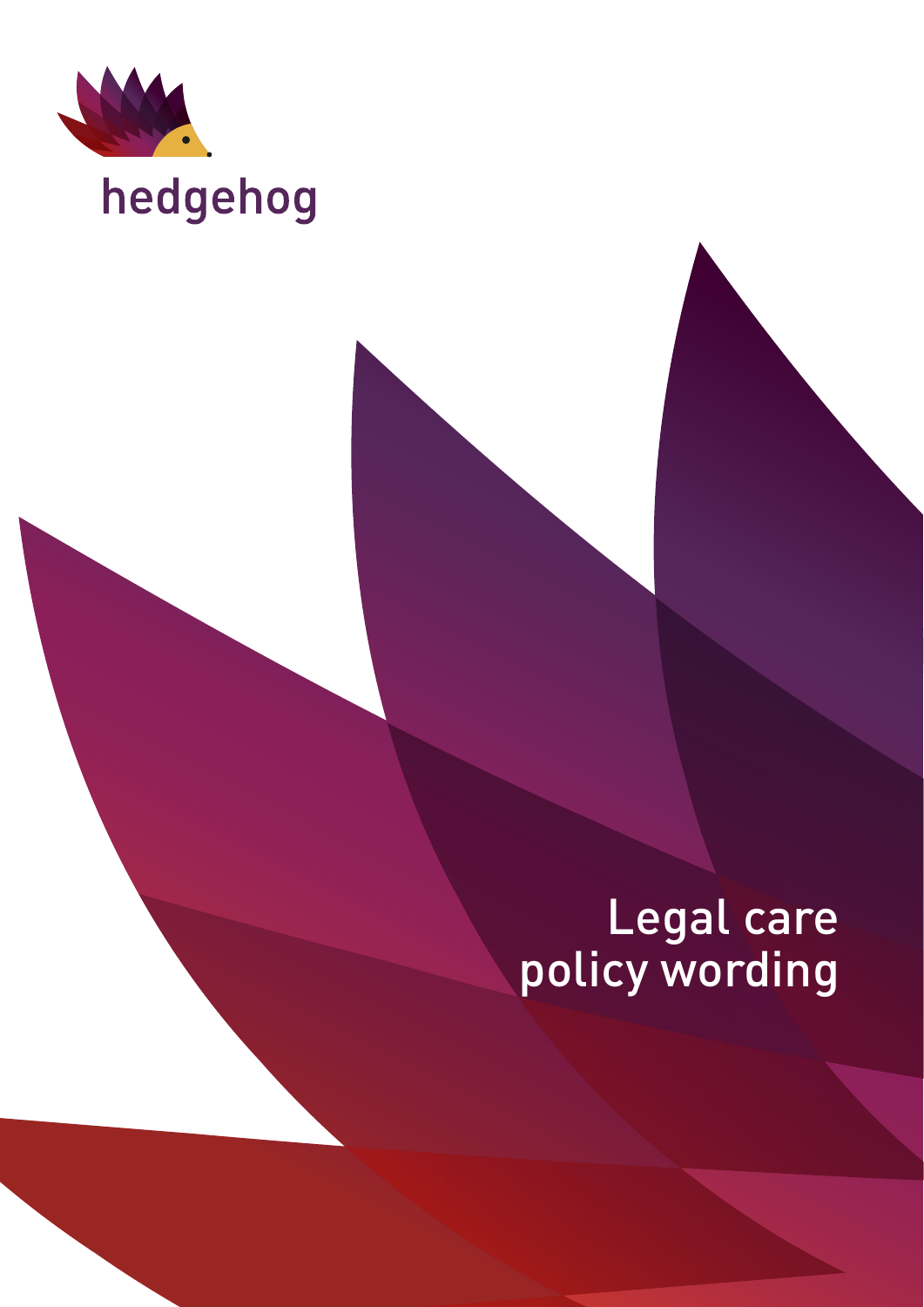# **Welcome to Hedgehog**

Thank you for choosing Hedgehog to provide your Motor Legal Expenses Insurance policy, which is underwritten by Financial & Legal Insurance Company Limited. As a Hedgehog customer you now have legal expenses insurance to protect you in relation to the legal disputes set out in this policy and to provide you with other benefits.

A summary of the cover provided by this policy is shown in **your** Insurance Product Information Document.

**You** are entitled to cancel **your** policy with a full premium refund within 14 days of it starting, provided that there have been no claims. Please see the cancellation condition under the conditions section of this policy wording

# Our agreement

This insurance is a contract between **us** (Financial & Legal Insurance Company Limited) and **you** (the person shown in the accompanying Certificate of Motor Insurance). This is a claims-made policy which means that for there to be a valid claim under the policy, claims must be reported to **us** during the Period of Insurance.

**We** will, subject to what is insured and what is not insured, the Claims Settlement Provisions and conditions of this policy, provide **you** with the insurance and benefits set out in this policy schedule, in respect of claims reported during the Period of Insurance shown in the accompanying Certificate of Motor Insurance and for any subsequent period for which **we** may accept a renewal premium.

This policy, the accompanying Certificate of Motor Insurance and any endorsements must be read together as one document.

Signed on our behalf

## Nick Garner

Chief Executive Officer - Financial & Legal Insurance Company Limited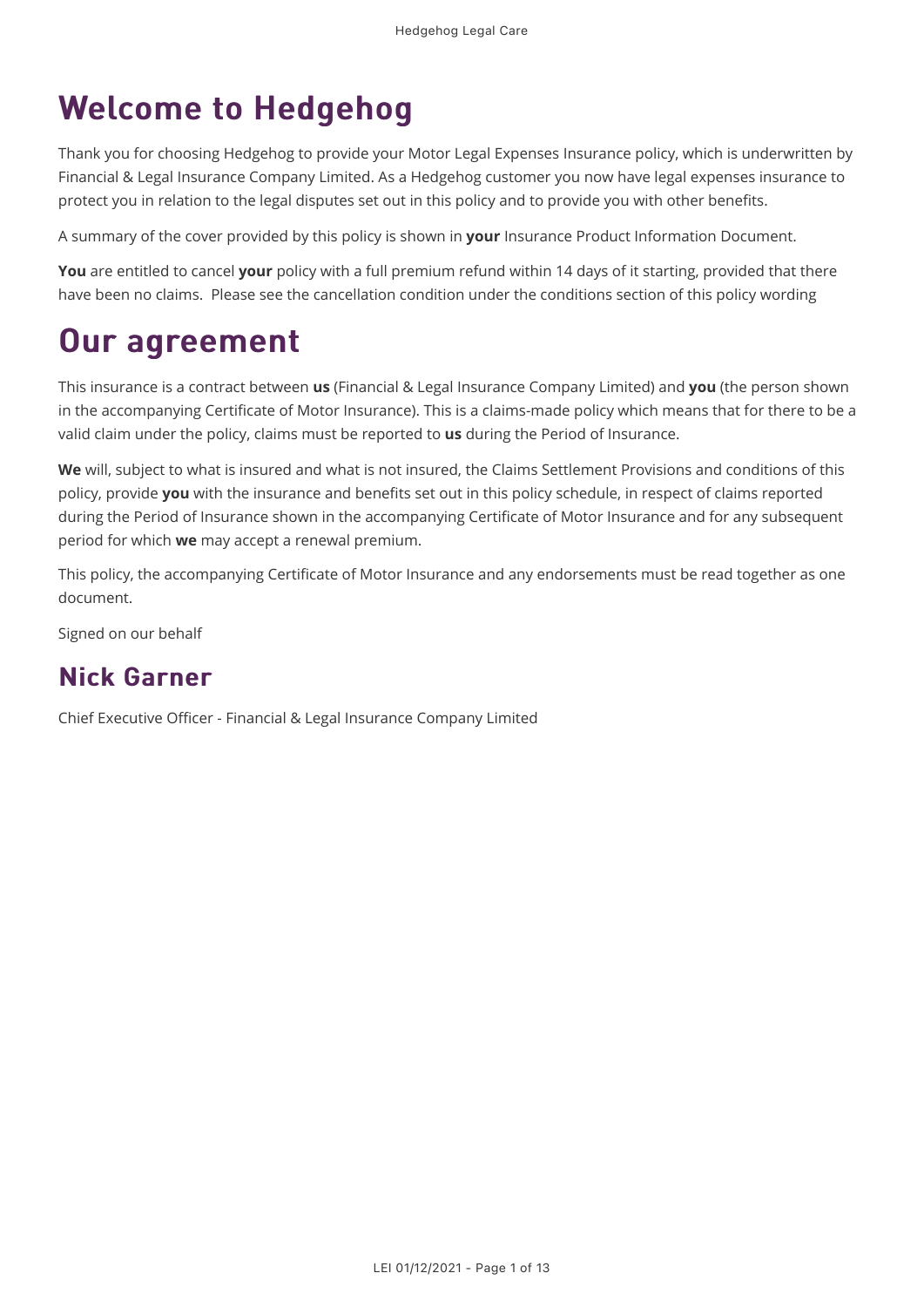# Please read your policy document carefully and keep it in a safe place

The insurance provided by this policy is underwritten by Financial & Legal Insurance Company Limited authorised by the Prudential Regulation Authority and regulated by the Financial Conduct Authority and the Prudential Regulation Authority under No 202915. Registered in England under Company No. 03034220.

Hedgehog Limited. Registered in Gibraltar No. 115412. Hedgehog Limited is authorised and regulated by the Gibraltar Financial Services Commission (permission number 23626), and subject to limited regulation by the Financial Conduct Authority under No 845706.

# How to make a claim and helpline service

If **you** need to make a claim **you** can call **us** on 03330 160951

If the claim is accepted and **reasonable prospects** exist, the claim will be handled by **our** specialist claims unit or **we** will instruct an **appointed representative** to act on behalf of the **insured person**.

*Please note that*:

- Any costs incurred before a claim is made and any costs which **we** do not authorise are not insured by this policy.
- Under this policy there must be **reasonable prospects** for any claim to proceed.
- If there is any conflict of interest or if court proceedings are to be issued only then will the **insured person** be entitled to choose their own lawyer.

# The meaning of words in this policy

#### **Each of the words or terms shall have a specific meaning which applies wherever they appear in bold type.**

**Administrator** Means Coral Insurance Services Limited appointed by **us** to administer policies on **our** behalf.

**Appointed representative** means the claim negotiator, or the lawyer or other suitably qualified person appointed by **us** to act on behalf of the insured person, in accordance with **our** standard terms of appointment.

**Costs and expenses** means all necessary and reasonable:

- 1. Fees, costs, disbursements, and expenses charged by the **appointed representative** and agreed by **us**
- 2. Opponent's costs in civil cases where the **insured person** is ordered to pay them or where we agree to pay them in pursuing the claim including the costs of any appeal or defending an appeal, provided the insured person tells **us** within the time limits and provided that **we** agree to the appeal.

**Insured person** means:

- 1. **You**
- 2. Any person whose first and last name is shown in the accompanying motor insurance policy with which this Insurance policy is issued, provided that they have **your** permission to claim under this policy.
- 3. Any passenger in, on, getting into, out of or off the **insured vehicle**, provided that they have **your** permission to claim under this policy.

**Insured vehicle** means any motor vehicle insured by the accompanying motor insurance policy with which this Insurance policy is issued.

**Legal proceedings** means a legal remedy for compensation.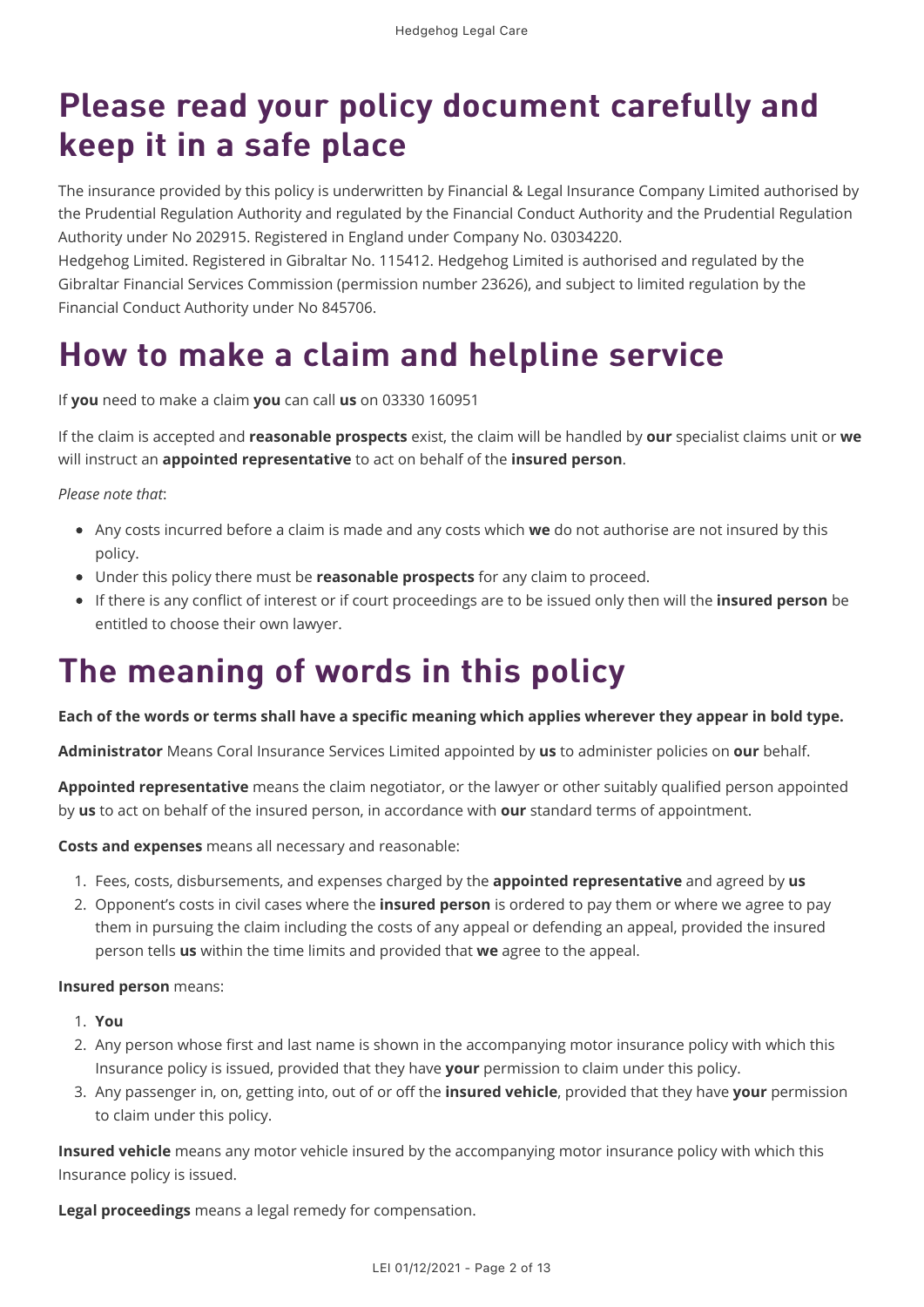**Reasonable prospects** means that in respect of each claim there is always more than a 50% chance of the **insured Person** recovering damages, defending a claim or prosecution, or obtaining a legal remedy. This will be assessed by **us** or the **appointed representative**.

#### **Territorial limits** means

- 1. the United Kingdom, the Channel Islands and the Isle of Man, the European Union countries including Switzerland, Norway, in respect of Insured Incident 1 under what is insured, and
- 2. the United Kingdom, the Channel Islands and the Isle of Man under insured incidents, 2, 3, 4 and 5 under what is insured.

**We/us/our** means Financial and Legal Insurance Company Limited.

**You/your** means the person shown as the policyholder in the accompanying Certificate of Motor Insurance attached to this policy.

# What is insured

**We** will, subject to what is not insured, the Claims Settlement Provisions and Conditions of this policy provide the insurance in relation to the insured Incidents shown within this policy which are set out below.

Provided that:

- 1. **Reasonable prospects** exist for the duration of the claim.
- 2. The claim is reported to **us**
- During the Period of Insurance, and
- As soon as reasonably possible after the **insured person** became aware of circumstances which may give rise to a claim.
- 3. The **insured person** follows the advice provided to them by **our appointed representative** and Helpline Service.
- 4. The **insured person** seeks and continues to follow the advice from the **appointed representative** and Helpline Service.
- 5. During the course of any dispute from the date that the **insured person** became aware of the dispute and throughout the duration of the dispute the **insured person** keeps **us** up to date with all developments and the **insured person** follows and continues to follow the advice from the **appointed representative** and Helpline Service.

**We** will not pay:

- 1. In respect of any one claim and in total in any one Period of Insurance more than £100,000.
- 2. Any claim or incident which may lead to a claim and which the **insured person** knew about or ought reasonably to have known about before the start of this policy.
- 3. The first 10% of **costs and expenses** where the **insured person** chooses their own lawyer or other suitably qualified person in relation to a claim under this policy.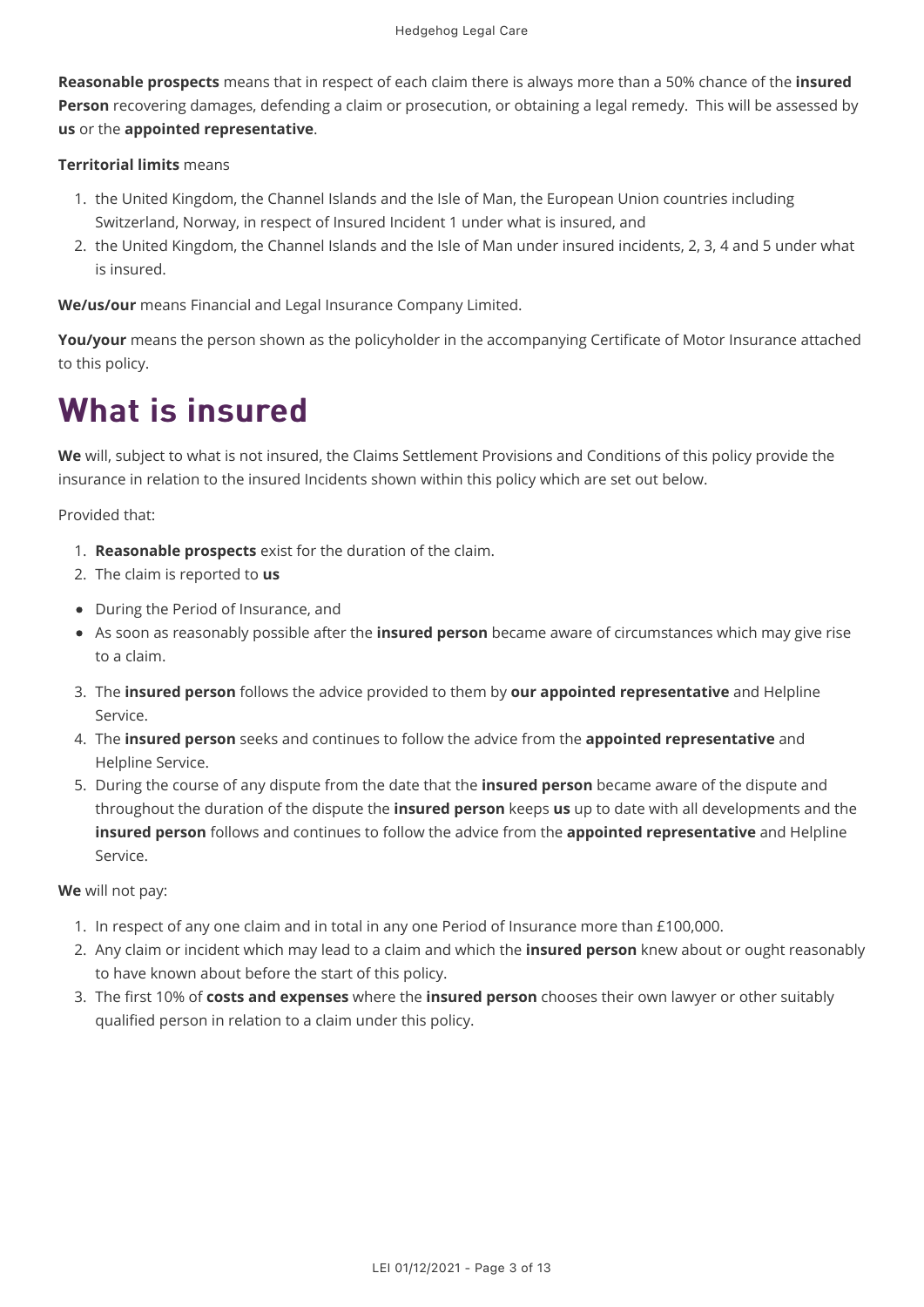# Insured incidents

### 1. Recovery of losses when an insured person is involved in a motor accident which is not the insured person's fault

If the **insured vehicle** is involved in a motor accident which is not the fault of the **insured person**, **we** will pay the **costs and expenses** in relation to the pursuit of **legal proceedings** against the party at fault in respect of any one claim for the recovery of losses not insured by **your** motor insurance policy with which this Insurance policy is issued, in relation to:

- 1. Damage to the **insured vehicle** and to personal property in it or properly secured on the **insured vehicle**.
- 2. Compensation for any death or bodily injury to the **insured person**.
- 3. Recovery of **your** excess under **your** motor insurance policy with which this Insurance policy is issued.
- 4. The costs of hiring an alternative vehicle whilst the **insured vehicle** is undriveable, unroadworthy, being repaired or otherwise unavailable.
- 5. The recovery of the **insured person**'s loss of earnings.
- 6. The provision of rehabilitation, if appropriate, to enable the **insured person** to recover more quickly.
- 7. Reasonable attendance costs if the **insured person** needs to attend court in relation to a claim.
- 8. The recovery of any other losses incurred by the **insured person** which are not insured by **your** motor insurance policy with which this Insurance policy is issued.
- 9. Making a claim to the Motor Insurers Bureau where the party at fault is uninsured or cannot be traced.

#### 2. Defence of a criminal prosecution of a motoring offence

**We** will pay the **costs and expenses** for defending an **insured person**'s rights relating to the defence of a criminal prosecution of a motoring offence in relation to an offence involving the **insured vehicle**.

Provided that there is a genuine defence to the prosecution.

**We** will not pay:

- 1. More than two claims in any one Period of Insurance.
- 2. For any claim in relation to a plea in mitigation.
- 3. For any claim relating to a prosecution connected with parking offences, driving without insurance, drink or drugs, racing, pace making, rallying, speed testing or any other form of competition.

#### 3. Vehicle cloning 3. Vehicle cloning

**We** will pay the **costs and expenses** for defending **you** in civil or criminal proceedings arising from the use of the **insured's vehicle** identity by a third party without permission.

**We** will not pay:

- 1. Where the **insured vehicle's** identity has been copied by somebody living with **you**
- 2. Where **you** did not take reasonable precautions against the **insured vehicle's** identity being copied without **your** permission.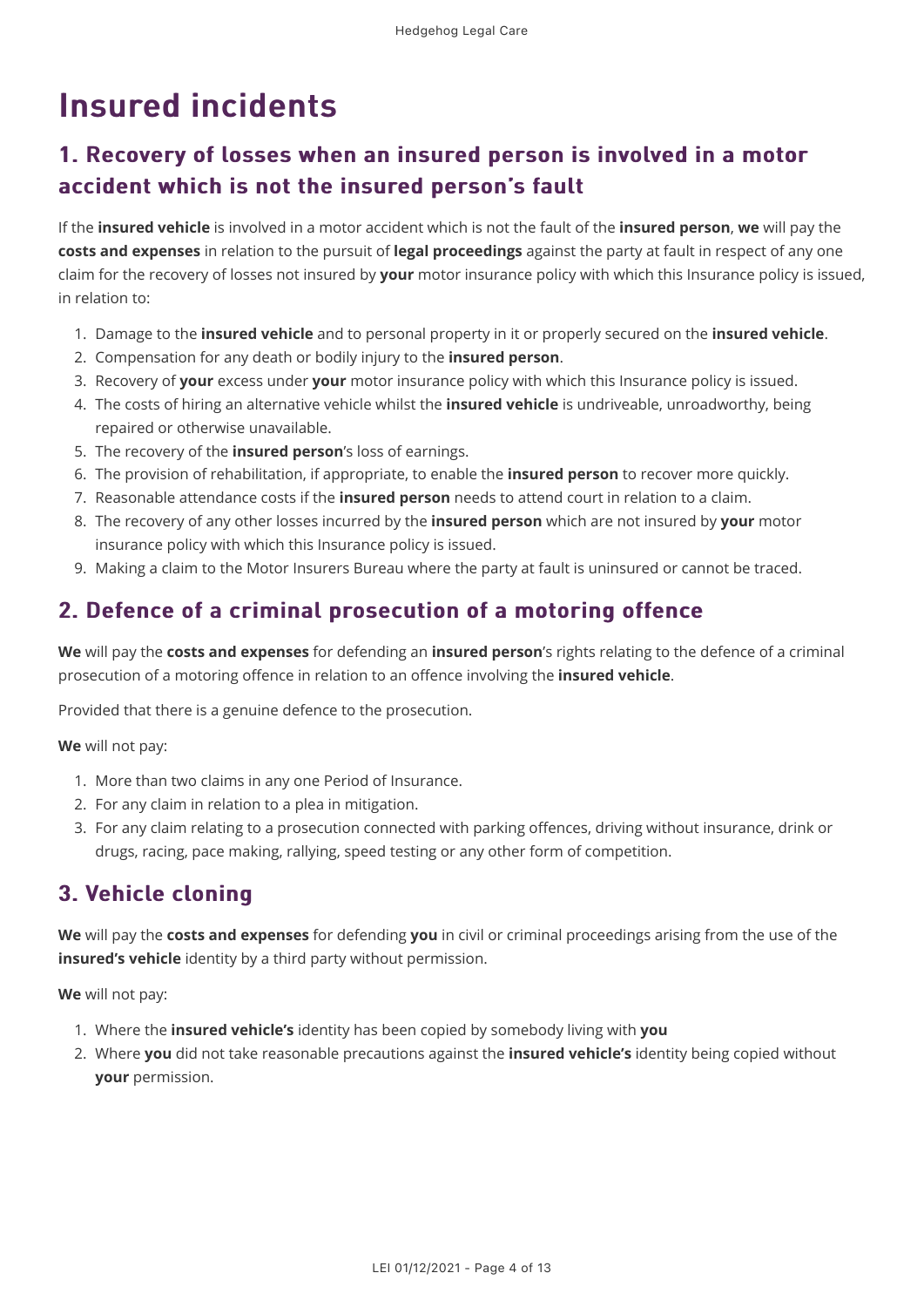# What is not insured

#### 1. Prior claims

Any claim or incident which may lead to a claim and which the **insured person** knew about or ought reasonably to have known about before the start of this policy.

#### 2. Prior costs, and costs and expenses we do not authorise

Any costs incurred before a claim is made and any **costs and expenses** which **we** or the **appointed representative** do not authorise.

### 3. Dishonesty, violence and fraud 3. Dishonesty, violence and fraud

Any claim:

- 1. Involving actual or alleged dishonesty or violence by the **insured person**.
- 2. Or statement which is overstated, false or fraudulent.

**We** will have the right to refuse to pay a claim or to void this insurance from the date of the act.

#### 4. Judicial review, mediation or arbitration 4. Judicial review, mediation or arbitration

Any claim directly or indirectly relating to or resulting from:

- 1. A judicial review.
- 2. Mediation or arbitration.

#### 5. Bankruptcy, liquidation or receivership 5. Bankruptcy, liquidation or receivership

Any claim where the **insured person** is bankrupt, in liquidation, has arranged with his or her creditors, has entered into a Deed of Arrangement or where part or all of the **insured person**'s affairs or properties are in the care or control of a receiver or an administrator.

#### 6. Disqualified drivers 6. Disqualified drivers

Where, at the date of the insured Incident, the **insured person** has never held or has been disqualified from holding or obtaining a driving licence.

#### 7. Other insurance 7. Other insurance

Any **costs and expenses** which can be recovered by an **insured person** under any other insurance or which would have been covered if this insurance did not exist except for any amount in excess of that which would have been payable under such insurance(s).

#### 8. Fines and penalties

Fines, damages or other penalties which the **insured person** is ordered to pay by a court or other authority.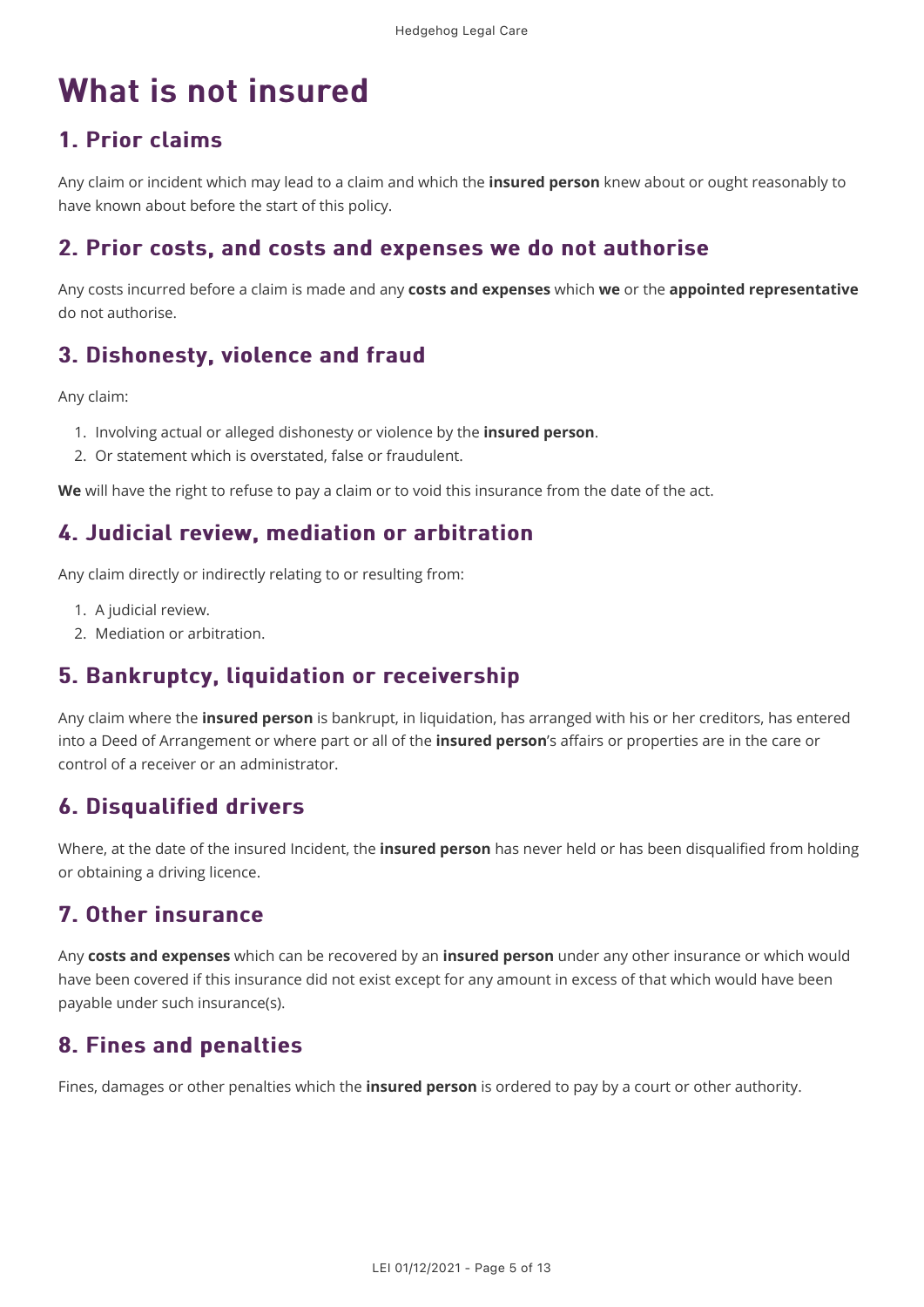### 9. Disputes with us

Any claim against **us**, Financial & Legal Insurance Company Limited or any company or subsidiary of the Drive Further collection of companies including MSL Legal Expenses Limited, Dualdrive & Supportis.

#### 10. War risks

Any claim arising from any consequence of war, invasion, act of foreign enemy, hostilities (whether war be declared or not), civil war, rebellion, revolution, insurrection or military or usurped power, confiscation, requisition, terrorism or alleged acts of terrorism as set out in the Terrorism Act 2000 or damage to property by or under the authority of any government, public or local authority.

#### 11. Radioactive contamination and pressure waves

Any claim, which arises from or is directly or indirectly caused by, contributed to, by or arising from any of the following, or from any similar reaction or event:

- 1. Ionising radiations or contamination by radioactivity from any nuclear fuel or from any nuclear waste from the combustion of nuclear fuel.
- 2. The radioactive, toxic, explosive or other hazardous properties of any explosive nuclear assembly or nuclear component of such assembly.
- 3. Pressure waves caused by aircraft or any other airborne devices travelling at sonic or supersonic speeds.

# Claim settlement provisions Claim settlement provisions

### 1. Reasonable precautions

The **insured person** must take all reasonable precautions to reduce or remove the risk of a claim and not take any deliberate acts which will result in a claim.

#### 2. When you must report a claim

The **insured person** must tell **us** as soon as reasonably possible and within 30 days of any circumstances which may give rise to a claim.

#### 3. Acceptance of claim 3. Acceptance of claim

On receipt of the claim it will be assessed and dealt with by **our** in-house claims negotiators and, if appropriate and if **reasonable prospects** exist, **we** will then instruct an **appointed representative** to handle the claim on behalf of the insured person.

If there is a dispute as to whether **reasonable prospects** exist, **we** may require the insured person, at the insured person's own expense, to obtain Counsel's opinion as to the merits of the case. The costs will be refunded to the **insured person** if Counsel's opinion shows clearly that there are merits in proceeding.

### 4. Conduct of the claim

(i) **We** will be entitled:

- To have direct contact with the **appointed representative**.
- To take over and conduct in the **insured person**'s name any claim or **legal proceedings** at any time and negotiate any claim on behalf of the insured person.
- To refuse to accept a claim or continue with a claim where the **insured person** does not take reasonable care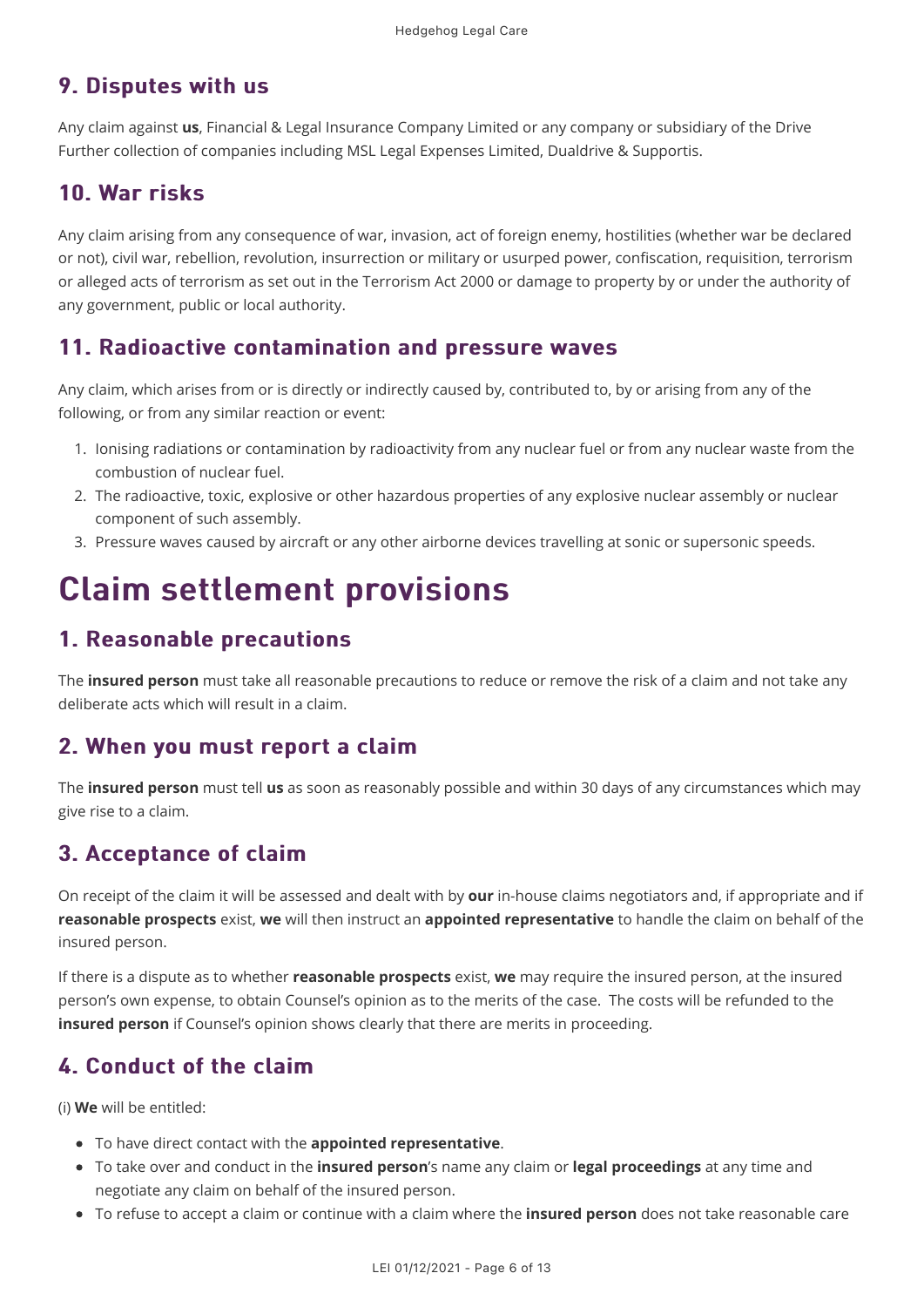not to make a misrepresentation or has failed to supply relevant information and supporting evidence to **us** or the **appointed representative**.

(ii) What the **insured person** must do:

- Provide, at the **insured person**'s own expense, the **appointed representative** and **us** with any proof, evidence, certificates and assistance as **we** may reasonably ask for in connection with the claim, including proof as to whether **reasonable prospects** exist.
- Cooperate fully with the **appointed representative** and **us** and provide, within a reasonable time and avoiding any unnecessary delays, any relevant requested information and documentation in relation to the claim.
- Take all reasonable steps to recover **costs and expenses** and to minimise the amount payable under this Policy.
- Take all reasonable steps to resolve disputes that otherwise may give rise to a claim.
- Notify **us** and the **appointed representative** immediately of any offer to settle a claim and of any payments into court.
- Tell the **appointed representative** to have **costs and expenses** taxed, assessed and audited at **our** request.

(iii) What the **insured person** must not do:

- Withdraw from any claim or legal proceedings or withdraw instructions from **us** or the **appointed representative**, without **our** consent.
- Pursue a claim in any way against the advice or instructions from **us** or the **appointed representative**.
- Incur any **costs and expenses** without **our** consent or the consent of the **appointed representative**.
- Agree to settle any claim on any basis or reject any offer to settle a claim without **our** consent or the consent of the **appointed representative**.

**We** will be entitled to be reimbursed by the **insured person** for any **costs and expenses** previously agreed or paid to or on behalf of the **insured person** if the **insured person** breaches any of the conditions in (ii) and (iii) above.

#### 5. Payment instead of pursuing or defending a claim

At any time, **we** will be entitled to pay the reasonable amount of damages claimed if in **our** opinion this would be a more economic solution.

#### 6. Legal proceedings 6. Legal proceedings

Any **legal proceedings** must be dealt with in the jurisdiction of a Court or tribunal in the United Kingdom, the Channel Islands or the Isle of Man.

#### 7. Choice of appointed representative

If there is a conflict of interest, or if the claim is not settled by negotiation and it then becomes necessary to start court proceedings, only then will the **insured person** be entitled to choose their own lawyer for **us** to instruct as the **appointed representative** to handle the claim.

If there is any dispute about the choice of lawyer, **we** will ask the President of the relevant Law Society to choose a suitably qualified lawyer.

Where the **insured person** is entitled to choose their own lawyer or other suitably qualified person, **we** will not pay the first 10% of any **costs and expenses** charged by the **insured person**'s own lawyer or suitably qualified person.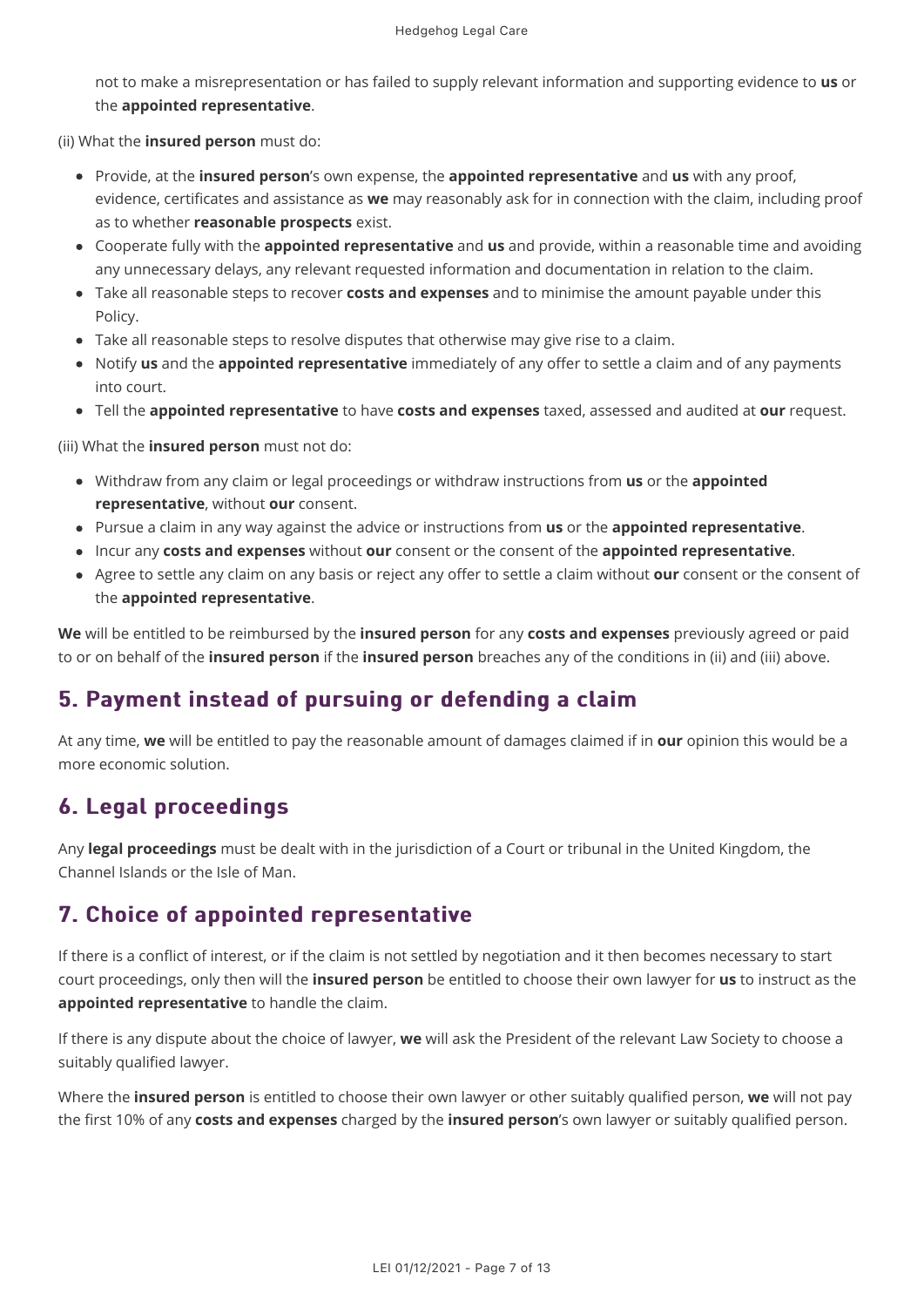# **Conditions**

#### 1. Observance of terms 1. Observance of terms

Anyone making a claim under this policy must have **your** permission and observe the terms under this policy.

### 2. Cancellation 2. Cancellation

**We** hope **you** are happy with the cover this policy provides. However, if after reading this policy, this insurance does not meet with **your** requirements, please email or write to **Hedgehog** within 14 days from the day of purchase or the day on which **you** receive **your** policy documentation, whichever is the later. On the condition that no claims have been made or are pending, **your** premium will be refunded in full.

**You** may cancel the insurance cover after 14 days by informing the Hedgehog however no refund of premium will be payable.

Should **we** have to cancel a policy due to the discovery of incorrect information being used to create a policy, then **We** reserve the right to cancel **your** cover with immediate effect.

**We** shall not be bound to accept renewal of any insurance and may at any time cancel any insurance document by giving 14 days' notice in writing where there is a valid reason for doing so. A cancellation letter will be sent to **you** at **your** last known email or postal address.

Valid reasons may include but are not limited to:

- Where **we** reasonably suspect fraud
- Non-payment of premium
- Threatening and abusive behaviour
- Non-compliance with policy terms and conditions **you** have not taken reasonable care to provide accurate and complete answers to the questions **we** ask.

If **we** cancel the policy **you** will receive no refund of any premiums **you** have paid for the cancelled cover, and **we** will charge any associated fees. Where **our** investigations provide evidence of fraud or misrepresentation, **we** may cancel the policy immediately and backdate the cancellation to the date of the fraud or the date when **you** provided **us** with incomplete or inaccurate information. This may result in **your** policy being cancelled from the date **you** originally took it out and **we** will be entitled to keep the premium. If **your** policy is cancelled because of fraud or misrepresentation, this may affect **your** eligibility for insurance with **us**, as well as other insurers, in the future.

### 3. Arbitration 3. Arbitration

Any dispute or difference of any kind between **us** and an **insured person** will be referred to arbitration by a single arbitrator who will be either a barrister or solicitor. If the parties are unable to agree on the appointment of an arbitrator, all parties agree to accept an arbitrator nominated by the President of the relevant national Law Society. The arbitrator's decision will be final and binding on all parties and the unsuccessful party shall be responsible for any costs incurred by the successful party in the arbitration proceedings as well as their own costs.

### 4. Assignment 4. Assignment

This insurance is between and binding upon **us** and **you** and their respective successors in title, but this insurance may not otherwise be assigned by **you** without **our** prior written consent.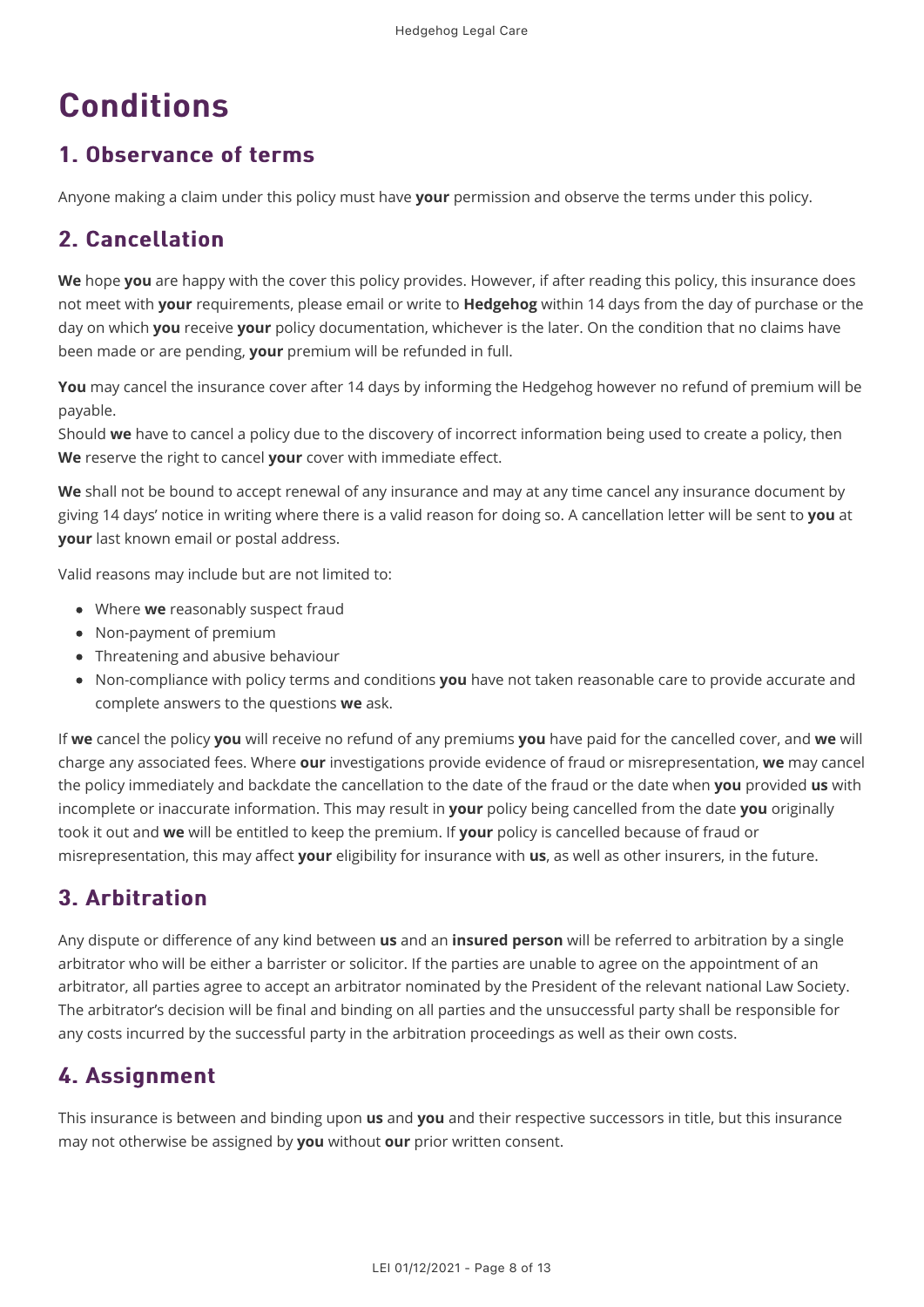#### 5. New rules

If during the Period of Insurance, any changes should be made (whether issued or implemented by any relevant authority or otherwise) to applicable rules, laws, legislation judgements, regulations, directives, guidance, codes of conduct, recommendations or requirements or any other rules, instruments and provisions in force from time to time which alter or affect (or may alter or affect) in any way the legal costs regime to **our** or **your** material detriment, **we** reserve the right to amend this policy to deal appropriately (fairly to both **you** and **us**) with such changes. In those circumstances **we** will issue an endorsement to this policy notifying **you** within 21 days of the proposed changes by sending to **you** details of those changes to **your** last known email or postal address. **you** will, however, be free to accept or reject those changes in line with the procedure set out in the endorsement.

#### 6. Third party rights 6. Third party rights

Unless expressly stated in this insurance, nothing in this insurance will create any rights in favour of any person pursuant to the Contracts (Right of Third Parties) Act 1999.

#### 7. Waiver 7. Waiver

If **we** or any **insured person** fail to exercise or enforce any rights conferred on them by this insurance, the failure to do so will not be deemed to be a waiver, nor will it bar the exercise or enforcement of such rights at any subsequent time.

#### 8. Consumer Insurance Act

**You** are required by the provisions of the Consumer Insurance (Disclosure and Representations) Act to take care to supply accurate and complete answers to all the questions in the declaration and to make sure that all information supplied is true and correct. **You** must tell **Us** of any changes to the answers **you** have given as soon as possible. Failure to advise **us** of a change to **your** answers may mean that **your** policy is invalid and that it does not operate in the event of a claim

#### 9. Fraud

You or anyone acting on **your** behalf must not act in a fraudulent manner, if **you** or anyone acting for you:

- Deliberately hides or fails to reveal a fact that could influence whether **we** accept **your** proposal, renewal or any adjustment to **your** policy or the cover **we** provide;
- Submits a claim under the policy, knowing this is fraudulent;
- Makes a statement to **us** or any party acting on **our** behalf, knowing that the statement is false;
- Sends any document to **us** or any party acting on **our** behalf, with the knowledge that the document is false or fraudulent;
- Deliberately exaggerates any claim,

Then **we** will not pay any claim or return any premium to **you** and **we** have the option to cancel the policy immediately and backdate the cancellation to the date of the fraudulent claim. **We** also have the option of taking legal proceedings against **you** and to inform the appropriate authorities.

#### 10. Recoveries

We reserve the right, at **our** own expense, to take proceedings in the name of the **insured person** to recover any payment made under this policy. If an **insured person** recovers **costs and expenses** previously paid under this policy such **costs and expenses** must be immediately repaid to **us**.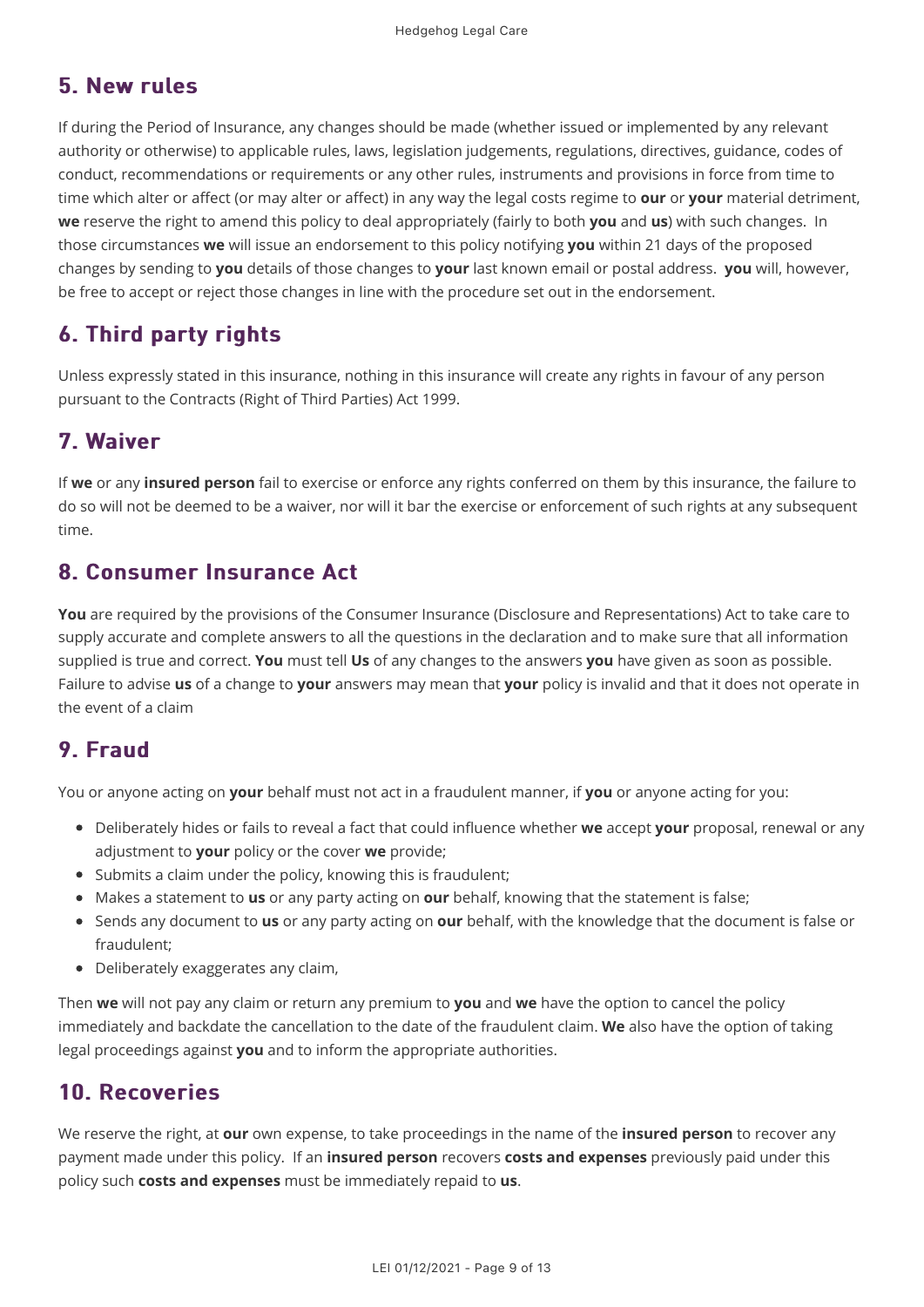### 11. Governing law

This policy is subject to the law applicable to **your** place of residence in the United Kingdom, the Isle of Man or the Channel Islands.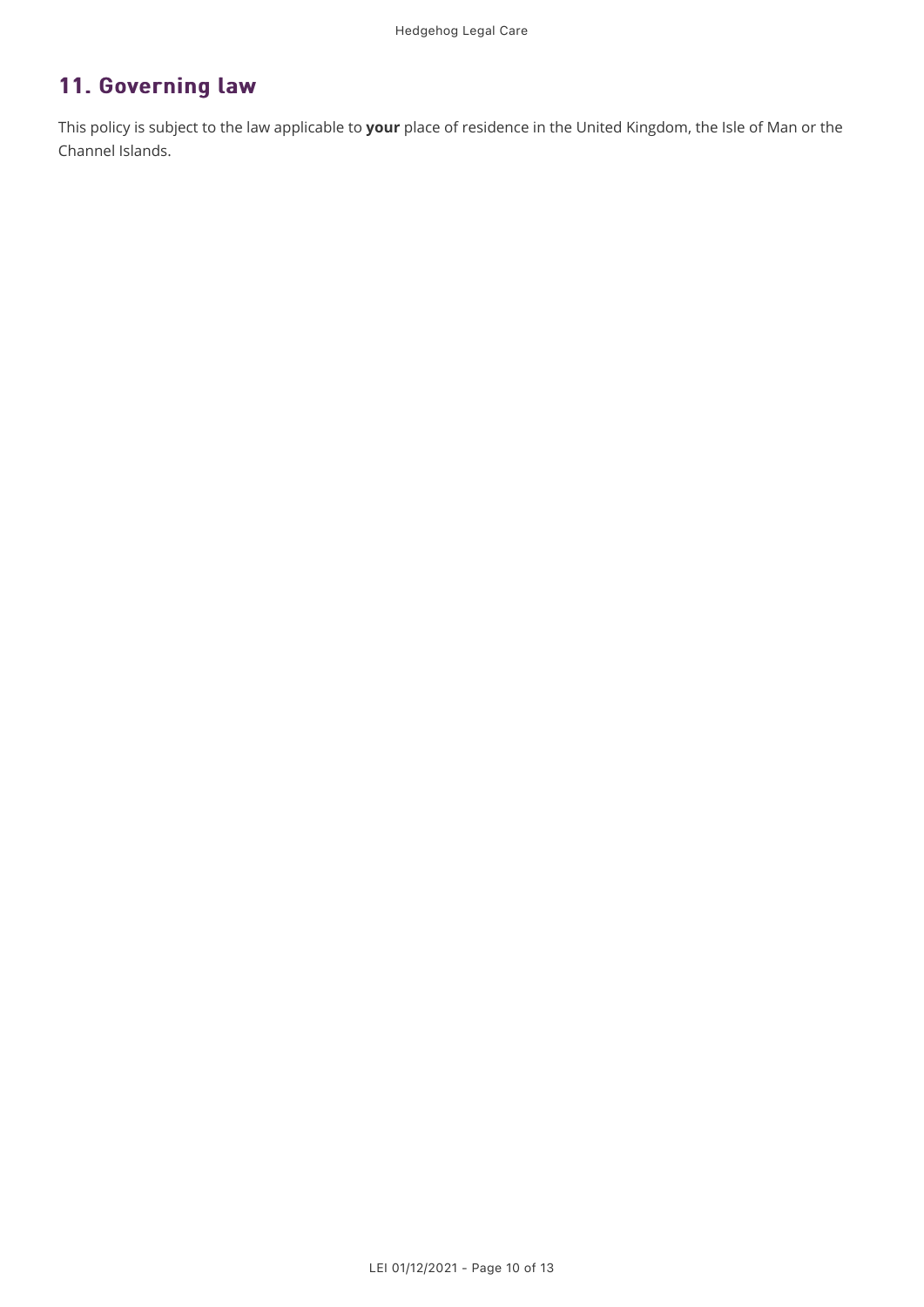# **Data Protection**

## Financial & Legal Data Protection Act wording

**We** act as the Data Controller. How **we** use and look after the personal information is set out below.

Information may be used by **us**, agents and service providers for the purposes of insurance administration, underwriting, claims handling or for statistical purposes. The lawful basis for the processing is that it is necessary for **us** and the **administrator** to process **your** personal information to enable the performance of the insurance contract, to administer **your** policy of insurance and/or handle any insurance claim **you** may submit to **us** under this policy. The processing of **your** personal data may also be necessary to comply with any legal obligation **we** may have and to protect **your** interest during the course of any claim.

#### What we process and share

The personal data **you** have provided, **we** have collected from **you**, or **we** have received from third parties may include **your**:

- Name; date of birth, residential address and address history.
- Contact details such as email address and telephone numbers.
- Financial and employment details.
- Identifiers assigned to **your** computer or other internet connected device including **your** Internet Protocol (IP) address.
- Health or criminal conviction information.
- Vehicle or household details.
- Any information which **you** have provided in support of **your** insurance claim.

**We** may receive information about **you** from the following sources:

- **your** insurance broker.
- From third parties such as credit reference agencies and fraud prevention agencies.
- From insurers, witnesses, the Police (in regard to incidents) and solicitors, **appointed representatives**.
- Directly from **you**.

**We** will not pass **your** information to any third parties except to enable **us** to process **your** claim, prevent fraud and comply with legal and regulatory requirements. In which case **we** may need to share **your** information with the following third parties within the EU:

- Solicitors or other **appointed representatives**.
- Underwriters, Reinsurers, Regulators and Authorised/Statutory Bodies.
- Fraud
- and crime prevention agencies, including the Police.
- Other suppliers carrying out a service on **our**, the **administrator**, or **your** behalf.

**We** will not use **your** information for marketing further products or services to **you** or pass **your** information on to any other organisation or person for sales and marketing purposes without **your** consent.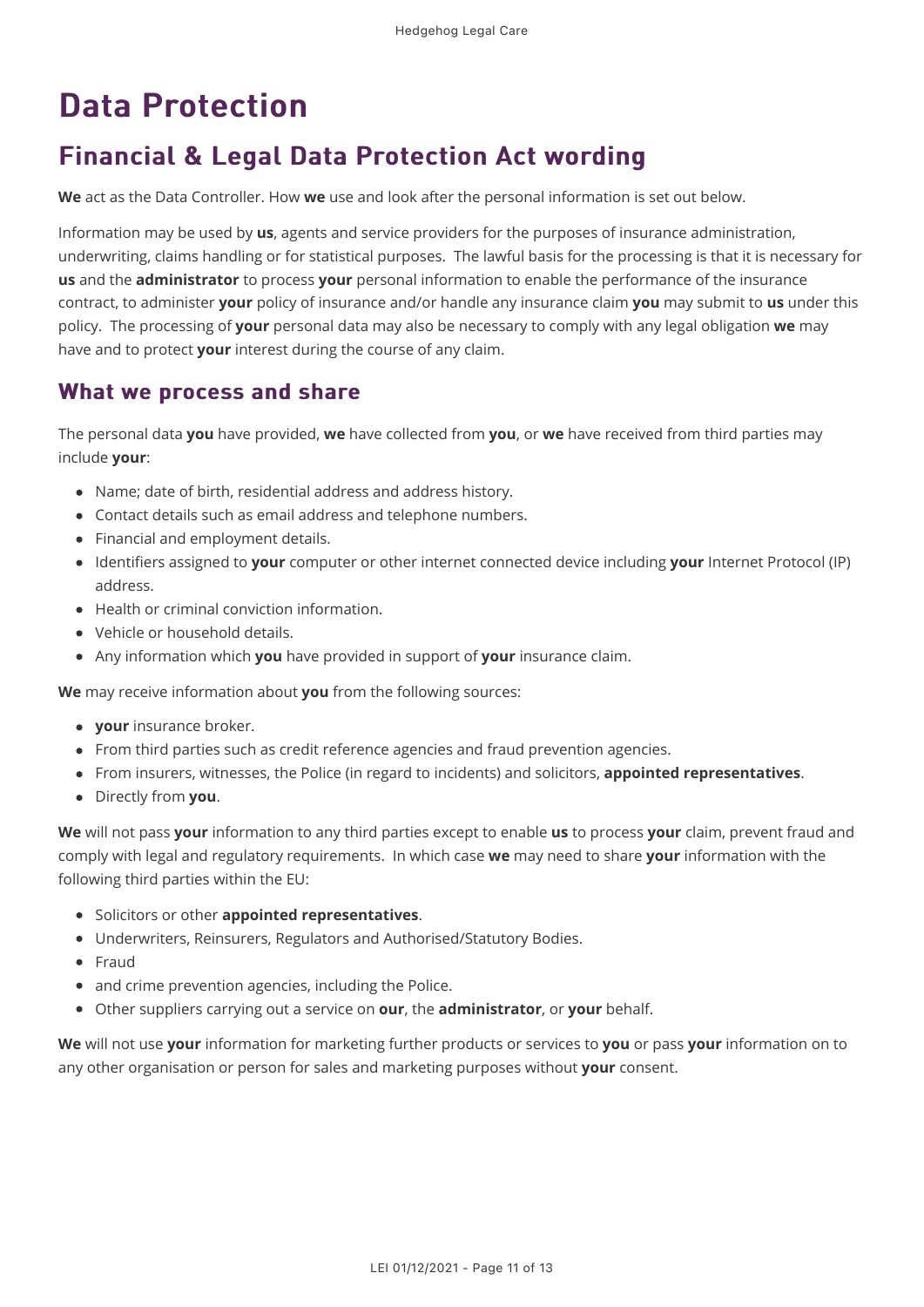### Data retention

**We** will hold **your** details for up to seven years after the expiry of **your** policy, complaint and/or claims settlement.

#### Your rights

Your personal data is protected by legal rights, which include **your** rights to:

- Object to **our** or the Administrator processing of **your** personal data.
- Request that **your** personal data is erased or corrected.
- Request access to **your** personal data and date portability.
- Complain to the Information Commissioner's Office, which regulates the processing of personal data.

**You** can request to see what data **we** hold on **you**, there is no charge for this service.

If **You** have any questions about **our** privacy policy or the information **we** hold about **you** please contact **us**.

### Coral Insurance Services Limited information notice

### Use of your data by Coral Insurance Services

This section provides a short summary of how Coral Insurance Services collects and uses **your** data in order to administer **your** policy and handle claims made under the policy. For more information about how Coral Insurance Services process data please visit their privacy notice which is available at

[https://www.coralinsurance.co.uk/privacypolicy.](https://www.coralinsurance.co.uk/privacypolicy) Alternatively, **you** can obtain a copy of their privacy notice by contacting their Data Protection Officer (DPO), the contact details are below.

#### What data will Coral Insurance Services use?

There are three types of data Coral Insurance Services will hold about **you**:

- 1. Personal data: i.e. information Coral Insurance Services holds on its records which identifies **you**. This includes **your** name, address, email address, telephone number and date of birth;
- 2. Non-personal data: Coral Insurance Services will also hold data about **you** that is not personal, for example, information about **your** vehicle; and
- 3. Special category data: In very limited circumstances, Coral Insurance Services will hold special categories of personal data, for example, relating to **your** health. Coral Insurance Services will only ask for this data when it is necessary and in accordance with data protection laws.

#### How Coral Insurance Services collects your data Coral Insurance Services collects your data

Coral Insurance Services obtains **your** data when **you** contact them directly in relation to **your** cover and **your** policy. Coral Insurance Services also obtains **your** data from the broker or agent who sold **you** this policy and/or if **you** report a new claim to **us** in relation to this policy.

#### How Coral Insurance Services will use your data

Coral Insurance Services will use **your** personal data for the purposes of administering **your** insurance, handling claims and any other related services under **your** policy. They will also use **your** data to safeguard against fraud and money laundering and to meet their general legal or regulatory obligations.

Coral Insurance Services also monitors and records any communications with **you** including telephone conversations and emails for quality and compliance reasons.

Coral Insurance Services may disclosure **your** personal data to third parties involved in providing products or